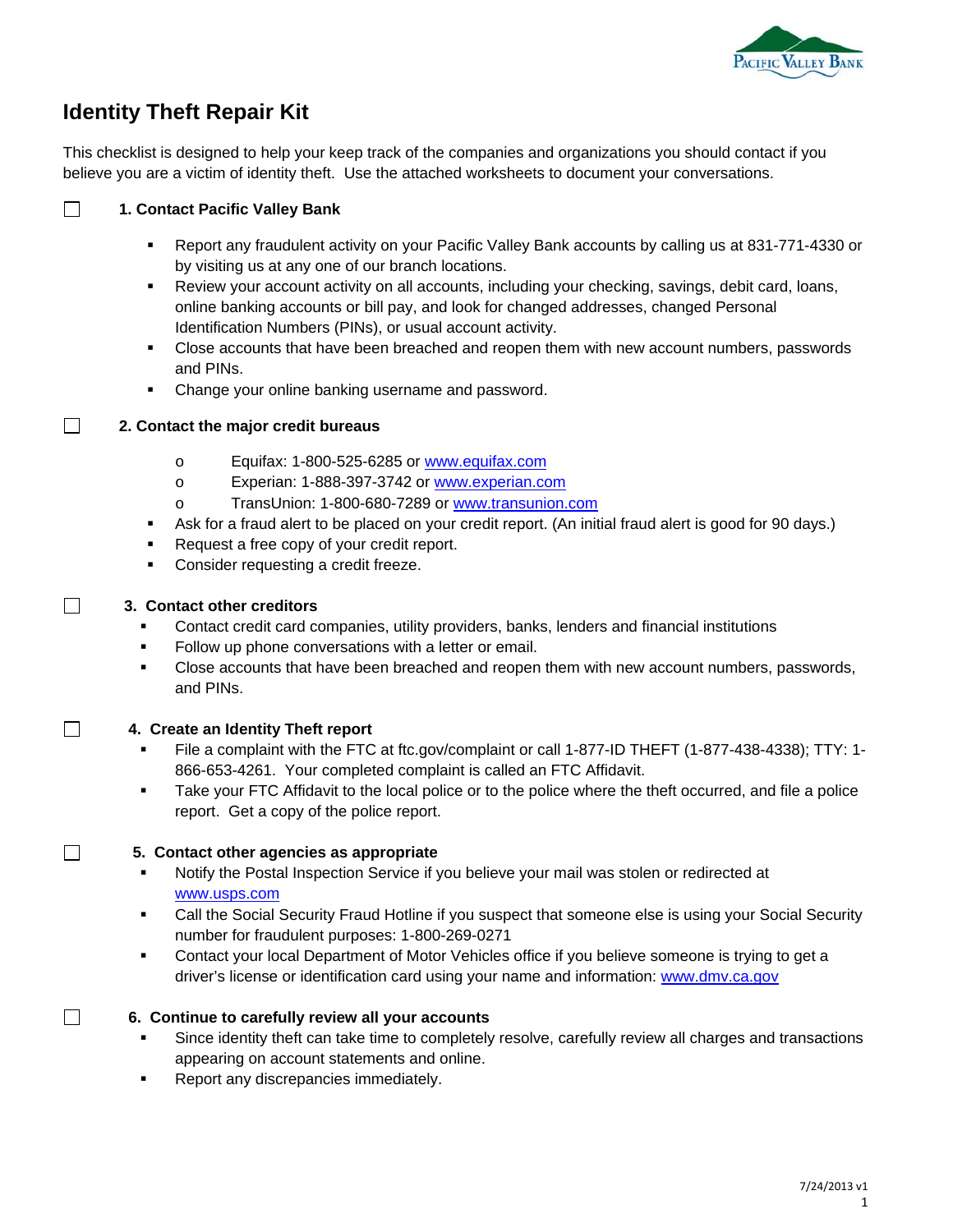Monitor your Progress- Keeping track of the organizations you contact.

Review all accounts, including checking, savings, debit card, loans, and online banking accounts. Change account numbers, passwords and PINs on accounts that have been compromised. DO NOT WRITE DOWN NEW PASSWORDS, PINS, OR ACCOUNT NUMBERS.

| Account Type | Date Contacted | <b>Contact Name</b> | Notes |
|--------------|----------------|---------------------|-------|
|              |                |                     |       |
|              |                |                     |       |
|              |                |                     |       |
|              |                |                     |       |
|              |                |                     |       |
|              |                |                     |       |
|              |                |                     |       |
|              |                |                     |       |
|              |                |                     |       |
|              |                |                     |       |
|              |                |                     |       |
|              |                |                     |       |
|              |                |                     |       |
|              |                |                     |       |
|              |                |                     |       |
|              |                |                     |       |
|              |                |                     |       |
|              |                |                     |       |
|              |                |                     |       |
|              |                |                     |       |
|              |                |                     |       |
|              |                |                     |       |
|              |                |                     |       |
|              |                |                     |       |
|              |                |                     |       |
|              |                |                     |       |
|              |                |                     |       |
|              |                |                     |       |
|              |                |                     |       |
|              |                |                     |       |
|              |                |                     |       |
|              |                |                     |       |
|              |                |                     |       |
|              |                |                     |       |
|              |                |                     |       |
|              |                |                     |       |
|              |                |                     |       |
|              |                |                     |       |
|              |                |                     |       |
|              |                |                     |       |
|              |                |                     |       |
|              |                |                     |       |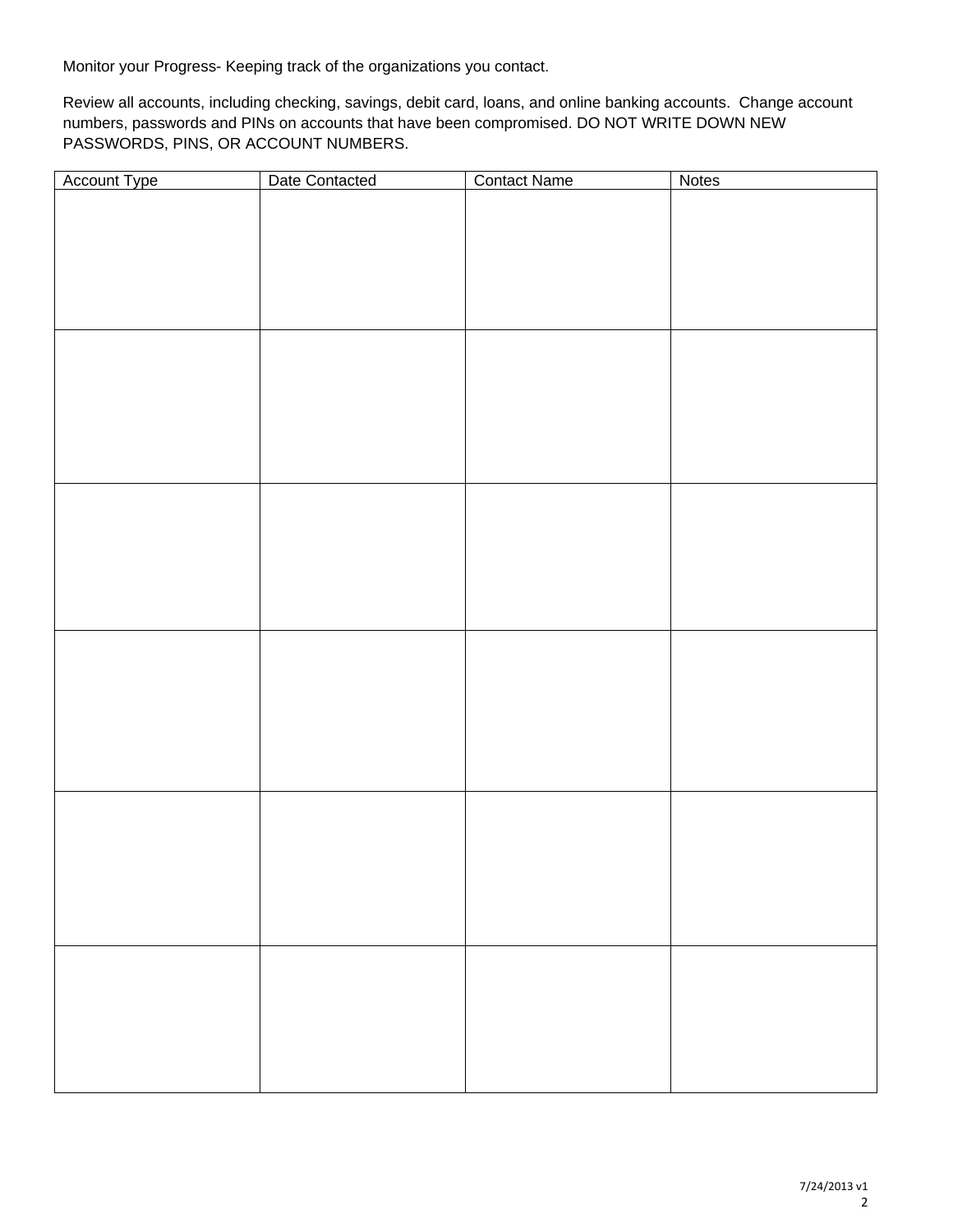#### Credit Bureaus

Place a fraud alert on your credit file. Request a copy of your credit report.

| <b>Bureau</b> | Date contacted | Contact name | Notes |
|---------------|----------------|--------------|-------|
|               |                |              |       |
|               |                |              |       |
|               |                |              |       |
|               |                |              |       |
|               |                |              |       |
|               |                |              |       |
|               |                |              |       |
|               |                |              |       |
|               |                |              |       |
|               |                |              |       |
|               |                |              |       |
|               |                |              |       |
|               |                |              |       |
|               |                |              |       |
|               |                |              |       |

Banks, Credit Issuers, and Other Financial Institutions

Change account numbers, passwords, and PINs on accounts that have been compromised. DO NOT WRITE DOWN NEW PASSWORDS, PINS OR ACCOUNT NUMBERS.

| <b>Financial Institution</b> | Account Type | Date Contacted | <b>Contact Name</b> | <b>Notes</b> |
|------------------------------|--------------|----------------|---------------------|--------------|
|                              |              |                |                     |              |
|                              |              |                |                     |              |
|                              |              |                |                     |              |
|                              |              |                |                     |              |
|                              |              |                |                     |              |
|                              |              |                |                     |              |
|                              |              |                |                     |              |
|                              |              |                |                     |              |
|                              |              |                |                     |              |
|                              |              |                |                     |              |
|                              |              |                |                     |              |
|                              |              |                |                     |              |
|                              |              |                |                     |              |
|                              |              |                |                     |              |
|                              |              |                |                     |              |
|                              |              |                |                     |              |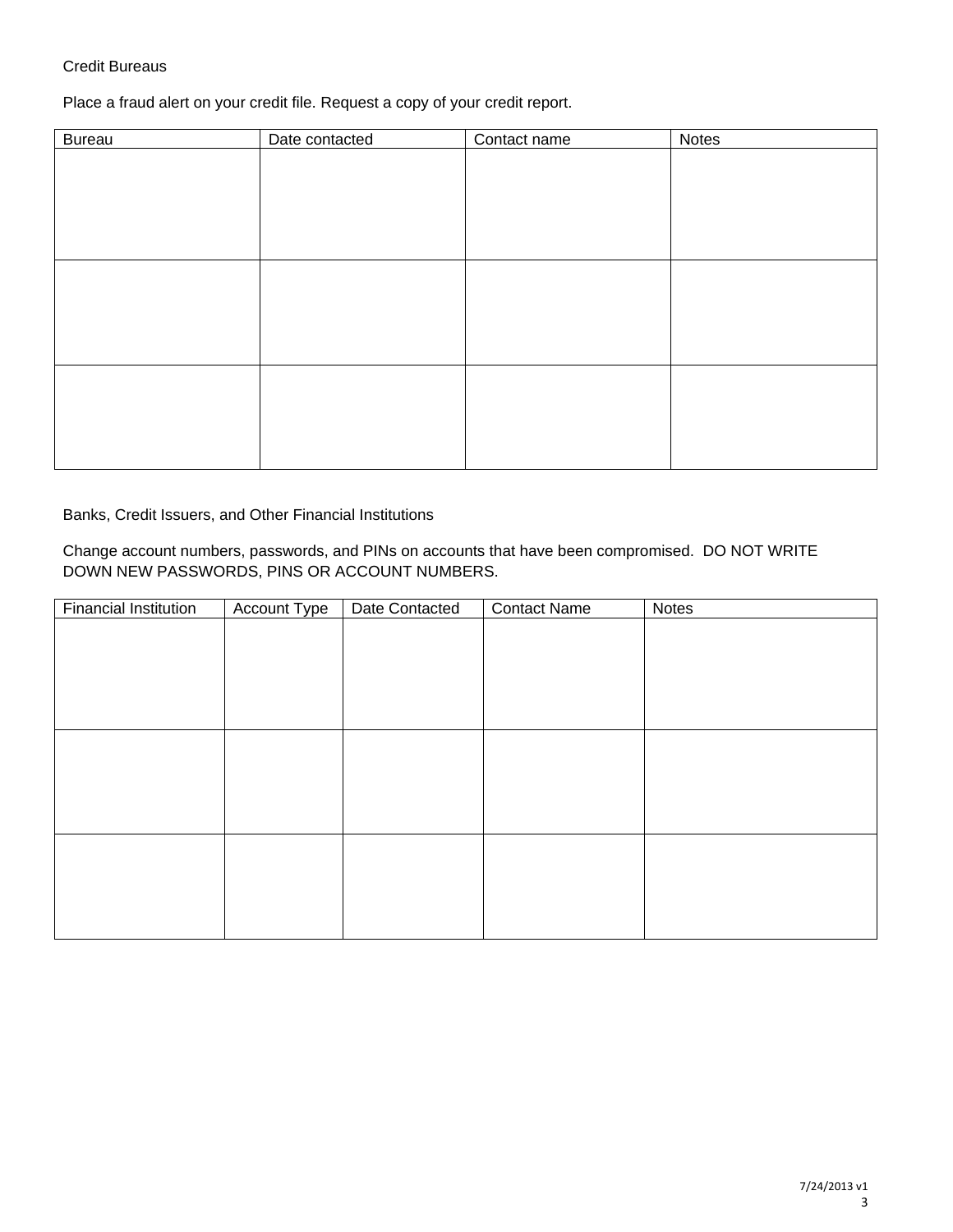### Law Enforcement Authorities

Report criminal activity to the appropriate agencies.

| Organization                                                                     | Date<br>Contacted | <b>Contact Name</b> | <b>Report Number</b> | <b>Notes</b> |
|----------------------------------------------------------------------------------|-------------------|---------------------|----------------------|--------------|
| <b>Federal Trade</b><br>Commission<br>1-877-ID-THEFT<br>www.consumer.gov/idtheft |                   |                     |                      |              |
| Local police department                                                          |                   |                     |                      |              |
|                                                                                  |                   |                     |                      |              |

## Other Agencies

| Agency                                                  | Date<br>Contacted | <b>Contact Name</b> | Reference # | <b>Notes</b> |
|---------------------------------------------------------|-------------------|---------------------|-------------|--------------|
| Postal Inspection<br>Service<br>www.usps.com            |                   |                     |             |              |
| Social Security Fraud<br>Hotline<br>1-800-269-0271      |                   |                     |             |              |
| Department of Motor<br>Vehicle office<br>www.dmv.ca.gov |                   |                     |             |              |